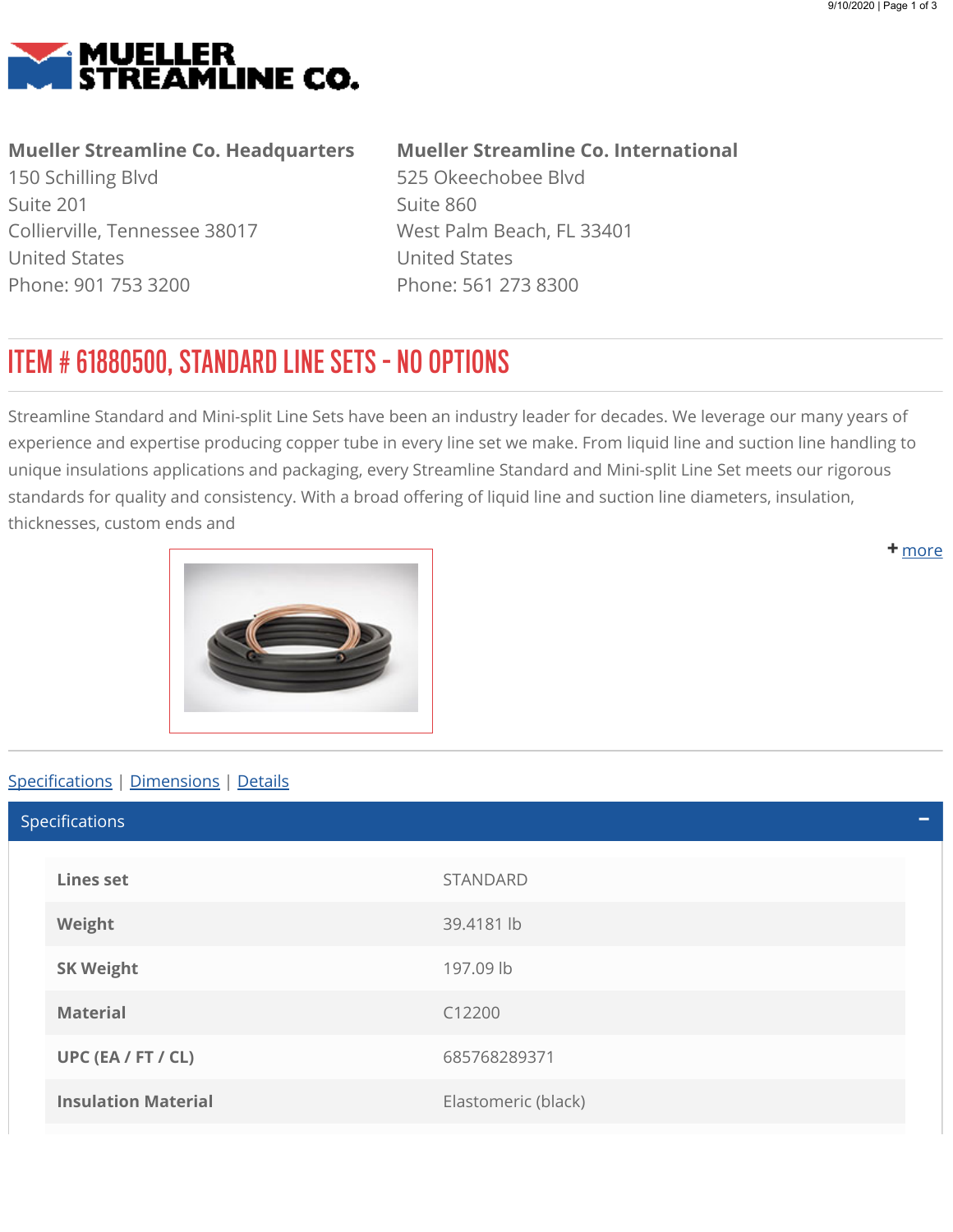| <b>Liquid Line Size</b>                       | 3/8"                                                                           |
|-----------------------------------------------|--------------------------------------------------------------------------------|
| <b>Suction Line Size</b>                      | 11/8"                                                                          |
| <b>Insulation Wall Thickness</b>              | 3/8"                                                                           |
| 90° Bends                                     | <b>NO</b>                                                                      |
| <b>Standards</b>                              | <b>ASTM B1003</b><br>For HVAC Applications<br>Made in USA<br><b>UL 700 PSI</b> |
| <b>Customization</b>                          | Suction Line Insulation                                                        |
| <b>Finish Option 1 - Flare Fittings</b>       | <b>NO</b>                                                                      |
| <b>Finish Option 2 - Cable Gage</b>           | <b>NO</b>                                                                      |
| <b>Finish Option 3 - Cable Strands</b>        | <b>NO</b>                                                                      |
| <b>Finish Option 4 - T-stat Wire Gauge</b>    | <b>NO</b>                                                                      |
| <b>Finish Option 3 - T-stat Cable Strands</b> | <b>NO</b>                                                                      |

<span id="page-1-1"></span><span id="page-1-0"></span>

| <b>Dimensions</b><br>- |                       |         |  |
|------------------------|-----------------------|---------|--|
|                        | Length                | 050 ft  |  |
|                        | <b>Overall Height</b> | 33.5 in |  |
|                        | <b>Overall Length</b> | 33.5 in |  |
|                        | <b>Overall Width</b>  | 8.5 in  |  |
|                        | <b>SK Height</b>      | 34.5 in |  |
|                        | <b>SK Length</b>      | 34 in   |  |
|                        | <b>SK Width</b>       | 45 in   |  |

| <b>Details</b> |                          |  |
|----------------|--------------------------|--|
|                |                          |  |
| <b>EA/SK</b>   | $\overline{\phantom{a}}$ |  |
| Style          | 910                      |  |
|                |                          |  |